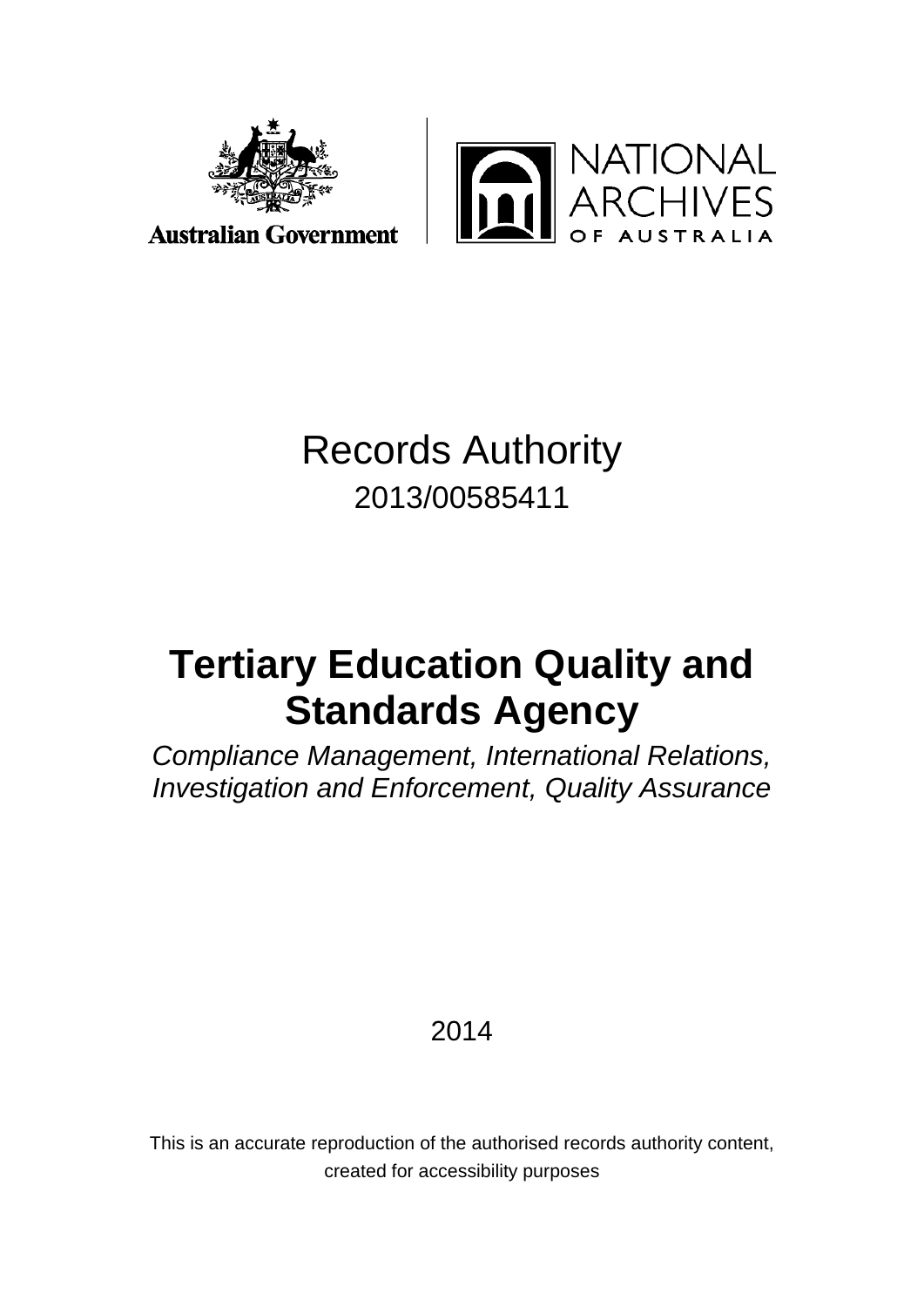## **CONTENTS**

| $\mathbf{3}$               |
|----------------------------|
| $\overline{\mathbf{3}}$    |
|                            |
| $\overline{\phantom{0}}$ 5 |
|                            |
| 10                         |
| 12                         |
| 15                         |

© Commonwealth of Australia 2014

This work is copyright. Apart from any use as permitted under the *Copyright Act 1968,* no part may be reproduced by any process without prior written permission from the National Archives of Australia. Requests and inquiries concerning reproduction and rights should be directed to the Publications Manager, National Archives of Australia, PO Box 7425, Canberra Business Centre ACT 2610, Australia.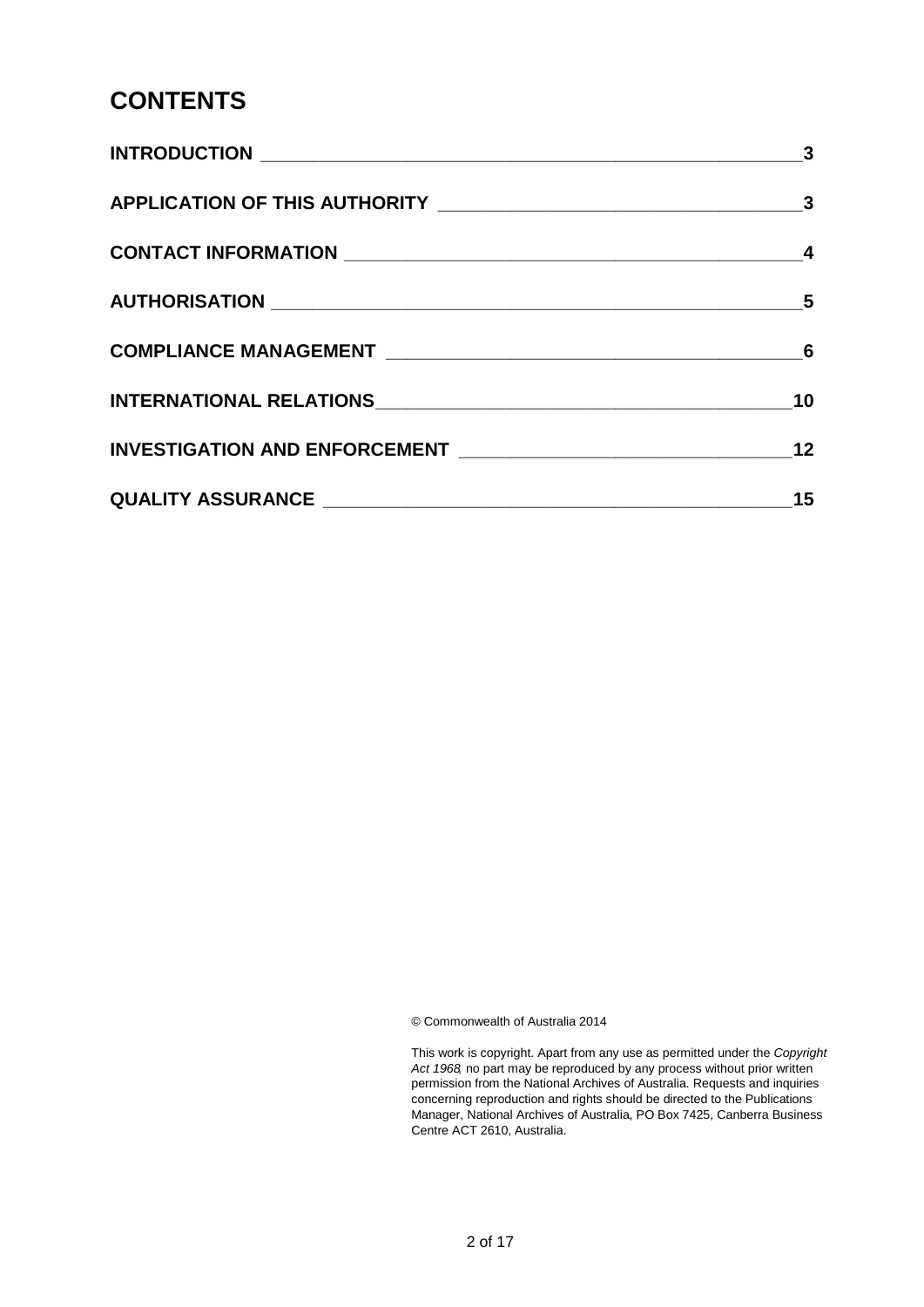# <span id="page-2-0"></span>**INTRODUCTION**

The Tertiary Education Quality and Standards Agency (TEQSA) and the National Archives of Australia have developed this Records Authority to set out the requirements for keeping or destroying records for the core business areas of Compliance Management, International Relations, Investigation and Enforcement, and Quality Assurance. It represents a significant commitment on behalf of TEQSA to understand, create and manage the records of its activities.

This Authority is based on the identification and analysis of the business of TEQSA. It takes into account the agency's legal and organisational records management requirements, and the interests of stakeholders, the agency and the National Archives of Australia.

The Authority sets out those records that need to be retained as national archives and specifies the minimum length of time that temporary records need to be kept. This Authority gives TEQSA permission under the *Archives Act 1983*, for the destruction of the temporary records described after the minimum retention period has expired. Retention periods for these temporary records are based on: an assessment of business needs; broader organisational accountability requirements; and community expectations, and are approved by the National Archives of Australia on the basis of information provided by the agency.

As changes in circumstances may affect future records management requirements, the periodic review of this Authority is recommended. All amendments must be approved by the National Archives.

# <span id="page-2-1"></span>**APPLICATION OF THIS AUTHORITY**

- 1. This Authority is to be used to determine how long records must be kept. Records are matched to the relevant core business and records class in the Authority:
	- where the minimum retention period has expired and the records are not needed for agency business they should be destroyed as authorised in this Authority;
	- records that have not reached the minimum retention period must be kept until they do: and
	- records that are identified as Retain as National Archives (RNA) are to be transferred to the National Archives of Australia for preservation.
- 2. This Authority should be used in conjunction with general records authorities such as:
	- the Administrative Functions Disposal Authority (AFDA) and/or AFDA Express issued by the National Archives to cover business processes and records common to Australian Government agencies;
	- General Records Authority 24 Records Relating to Data Matching Exercises; and
	- General Records Authority 31 for source (including original) records that have been copied, converted or migrated.
- 3. The Normal Administrative Practice (NAP) provision of the *Archives Act 1983* gives agencies permission to destroy certain records without formal authorisation. This usually occurs where records are duplicated, facilitative or for short-term use only. NAP does not replace arrangements agreed to in this Authority but can be used as a tool to assist in identifying records for destruction together with an agency's Records Authority or Authorities, and with AFDA and AFDA Express. The National Archives recommends that agencies develop and implement a Normal Administrative Practice policy. Advice and guidance on destroying records as a normal administrative practice and on how to develop an agency NAP policy is available from the National Archives' website at **[www.naa.gov.au](http://www.naa.gov.au/)**.
- 4. Records that are reasonably likely to be needed as evidence in a current or future judicial proceeding or are subject to a request for access under the *Archives Act 1983,* the *Freedom of Information Act 1982* or any other relevant Act must not be destroyed until the action has been completed.
- 5. Records subject to a disposal freeze must not be destroyed until the freeze has been lifted. Further information about disposal freezes and whether they affect the application of this Authority is available from the National Archives website at **[www.naa.gov.au](http://www.naa.gov.au/)**.
- 6. Where the method of recording information changes (for example from a manual system to an electronic system, or when information is migrated from one system to a new system) this Authority can still be applied, providing the records document the same core business. The information must be accessible for the period of time prescribed in this Authority. The agency will need to maintain continuing access to the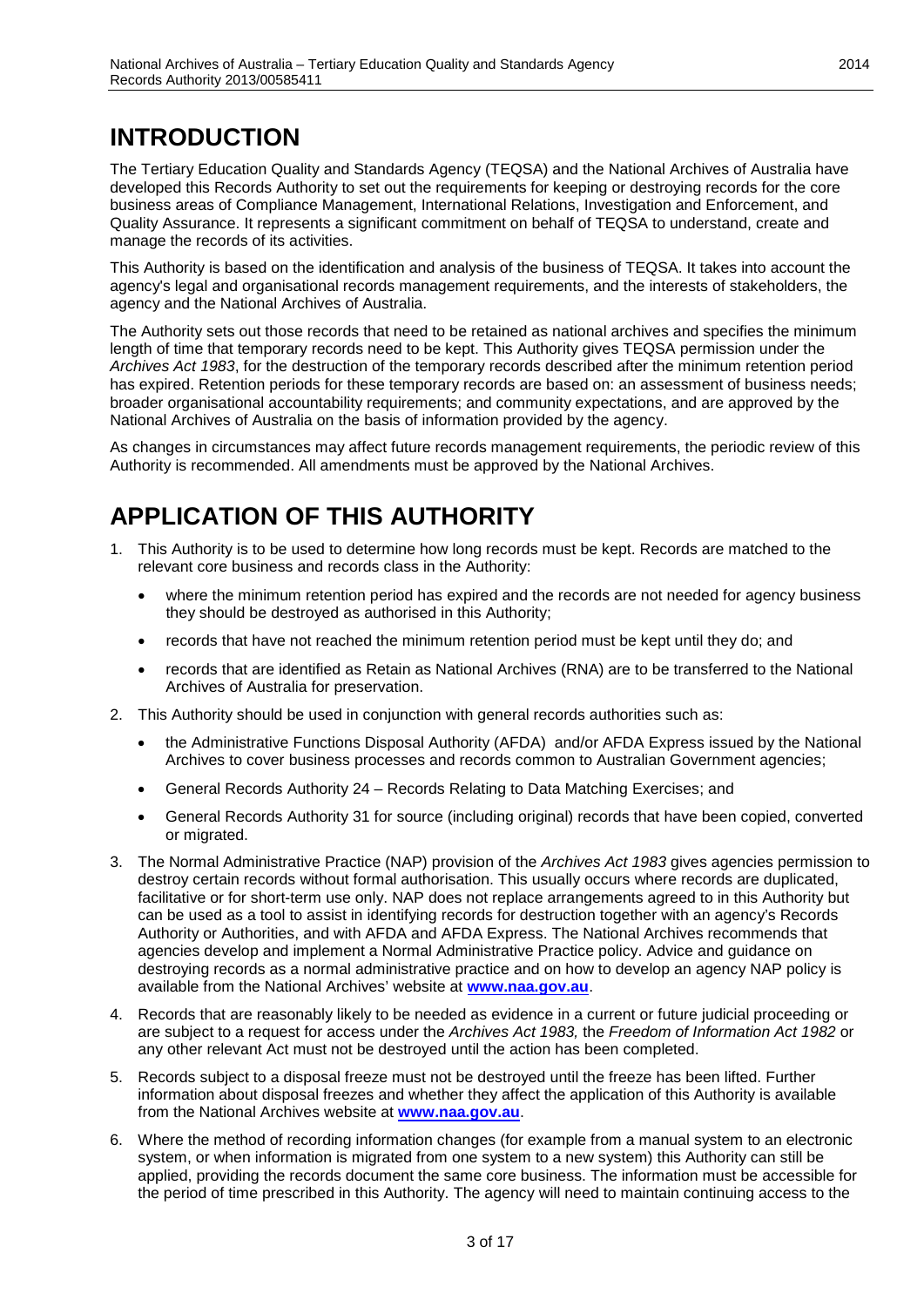information, including digital information, for the periods prescribed in this records authority or until the information is transferred into the custody of the National Archives.

- 7. In general, retention requirements indicate a minimum period for retention. TEQSA may extend minimum retention periods if it considers that there is an administrative need to do so, without further reference to the National Archives. Where TEQSA believes that its accountability will be substantially compromised because a retention period or periods are not adequate, it should contact the National Archives for review of the retention period.
- 8. Records coming within 'Retain as national archives' classes in this Authority have been determined to be part of the archival resources of the Commonwealth under Section 3C of the *Archives Act 1983*. The determination of Commonwealth records as archival resources of the Commonwealth obliges agencies to transfer the records to the National Archives when they cease to be current and, in any event, within 15 years of the records coming into existence, under Section 27 of the *Archives Act 1983*.
- 9. Records in the care of agencies should be appropriately stored, managed and preserved. Agencies need to meet this obligation to ensure that the records remain authentic and accessible over time. Under Section 31 of the *Archives Act 1983*, access arrangements are required for records that become available for public access including those records that remain in agency custody.
- 10. Appropriate arrangements should be made with the National Archives when records are to be transferred into custody. The National Archives accepts for transfer only those records designated as national archives.
- 11. Advice on how to use this Authority is available from TEQSA's records manager. If there are problems with the application of the Authority that cannot be resolved, please contact the National Archives.

# <span id="page-3-0"></span>**CONTACT INFORMATION**

For assistance with this authority or for advice on other records management matters, please contact National Archives' Agency Service Centre.

| Queen Victoria Terrace            | Tel:     | $(02)$ 6212 3610         |
|-----------------------------------|----------|--------------------------|
| Parkes ACT 2600                   | Fax:     | (02) 6212 3989           |
| PO Box 7425                       | Email:   | recordkeeping@naa.gov.au |
| Canberra Business Centre ACT 2610 | Website: | www.naa.gov.au           |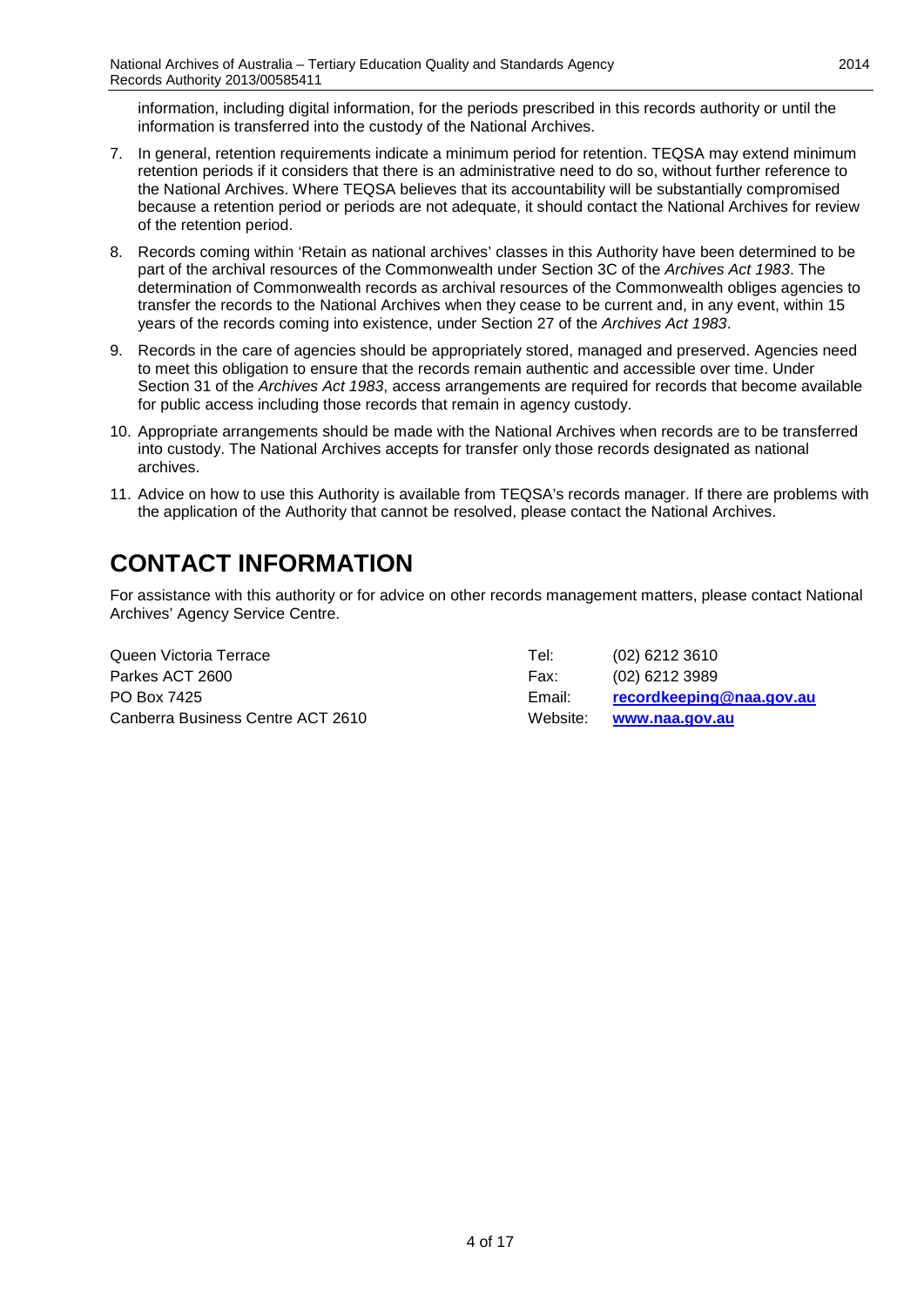### <span id="page-4-0"></span>**AUTHORISATION**

#### **RECORDS AUTHORITY 2013/00585411**

| Person to whom notice of<br>authorisation is given: | Dr Carol Nicoll<br>Chief Commissioner and Chief Executive Officer<br><b>Tertiary Education Quality and Standards Agency</b><br>Level 14, 530 Collins Street |
|-----------------------------------------------------|-------------------------------------------------------------------------------------------------------------------------------------------------------------|
|                                                     | Melbourne VIC 3001                                                                                                                                          |

| <b>Purpose:</b>     | Authorises arrangements for the disposal of records in accordance with<br>Section 24(2)(b) of the Archives Act 1983.                                                                            |
|---------------------|-------------------------------------------------------------------------------------------------------------------------------------------------------------------------------------------------|
|                     | Determines records classed as 'Retain as national archives' in this<br>Records Authority to be part of the archival resources of the<br>Commonwealth under Section 3C of the Archives Act 1983. |
|                     |                                                                                                                                                                                                 |
| <b>Application:</b> | All core business records relating to Compliance Management;<br>International Relations; Investigation and Enforcement; and Quality<br>Assurance.                                               |
|                     |                                                                                                                                                                                                 |

This authority gives permission for the destruction, retention or transfer to the National Archives of Australia of the records described. This authority will apply only with the consent of the agency currently responsible for the business documented in the records described.

**Authorised by Date of issue:**

David Fricker 2014 Director-General National Archives of Australia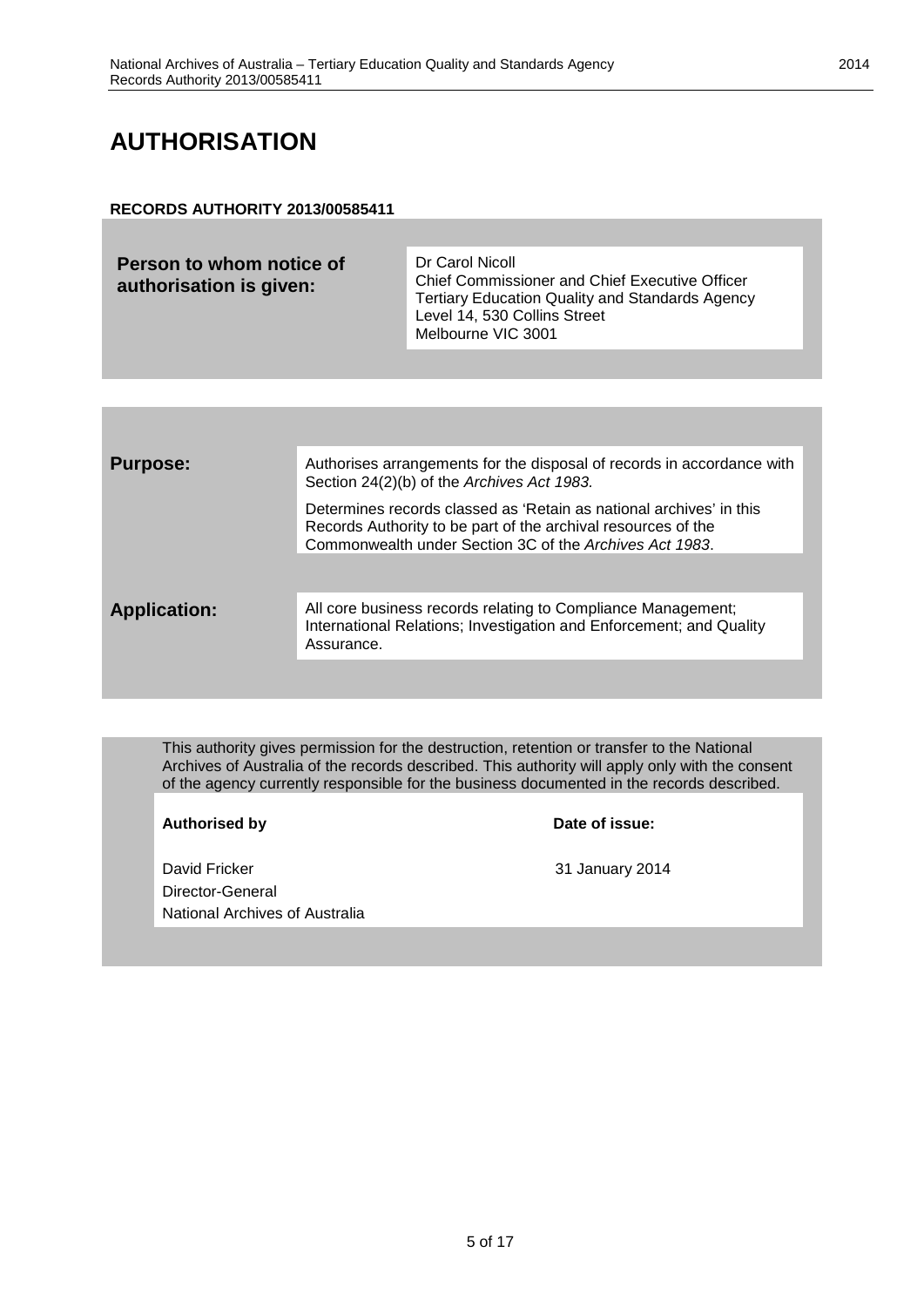### <span id="page-5-0"></span>**COMPLIANCE MANAGEMENT**

The core business of regulating and assuring the quality of Australia's higher education sector by assessing higher education provider compliance with statutory obligations under higher education quality and standards legislation and associated instruments, and in accordance with applicable frameworks, standards and regulations. Involves regulating higher education using a standards-based quality framework and principles relating to regulatory necessity, risk and proportionality. Includes authorising self-accreditation by regulated entities and undertaking the accreditation of courses for those entities without self-accrediting authority.

#### The **core activities** include:

- developing, implementing and reviewing policies, procedures, strategies, standards, principles, frameworks and programs, including the Regulatory Risk Framework;
- giving and receiving advice and other information, including developing best practice tools to support Australian higher education providers;
- receiving and assessing applications for registration/re-registration of higher education providers against a framework of standards (currently the Higher Education Standards Framework). Includes assessment of applications for amendment, renewal and withdrawal of registration and determining any attendant conditions;
- receiving and assessing applications for authority for self-accreditation of courses by higher education providers. Includes assessment of applications for amendment, renewal and withdrawal of selfaccreditation and determining any attendant conditions;
- receiving and assessing applications for accreditation/re-accreditation of courses;
- receiving and assessing applications by higher education providers for registration to deliver courses to overseas students, including providers of Foundation courses and English Language Intensive Courses for Overseas Students, in accordance with legislative requirements;
- receiving and assessing notifications of material changes to higher education providers' circumstances that may impact their ability to meet standards compliance obligations;
- conducting compliance and quality assessments of individual providers, including site visits;
- creating and maintaining registers, including the National Register of Higher Education Providers;
- conducting information and awareness education and training to improve the quality of the Australian higher education sector;
- negotiating, establishing and implementing agreements and contracts;
- managing **appeals** and reviews of decisions;
- setting of accreditation and registration fees;
- liaising with stakeholders, including consulting with higher education sector professional bodies;
- monitoring regulated entities for ongoing compliance with standards;
- collecting and analysing statistics and information;
- referral of complaints against regulated entities; and
- undertaking research and analysis.

The performance of the core business is supported by **general activities** such as:

- managing and participating in internal and external committees and meetings;
- arranging trips and visits;
- planning and reporting;
- arranging and attending conferences, seminars, forums and workshops;
- preparing and presenting speeches;
- managing enquiries and complaints;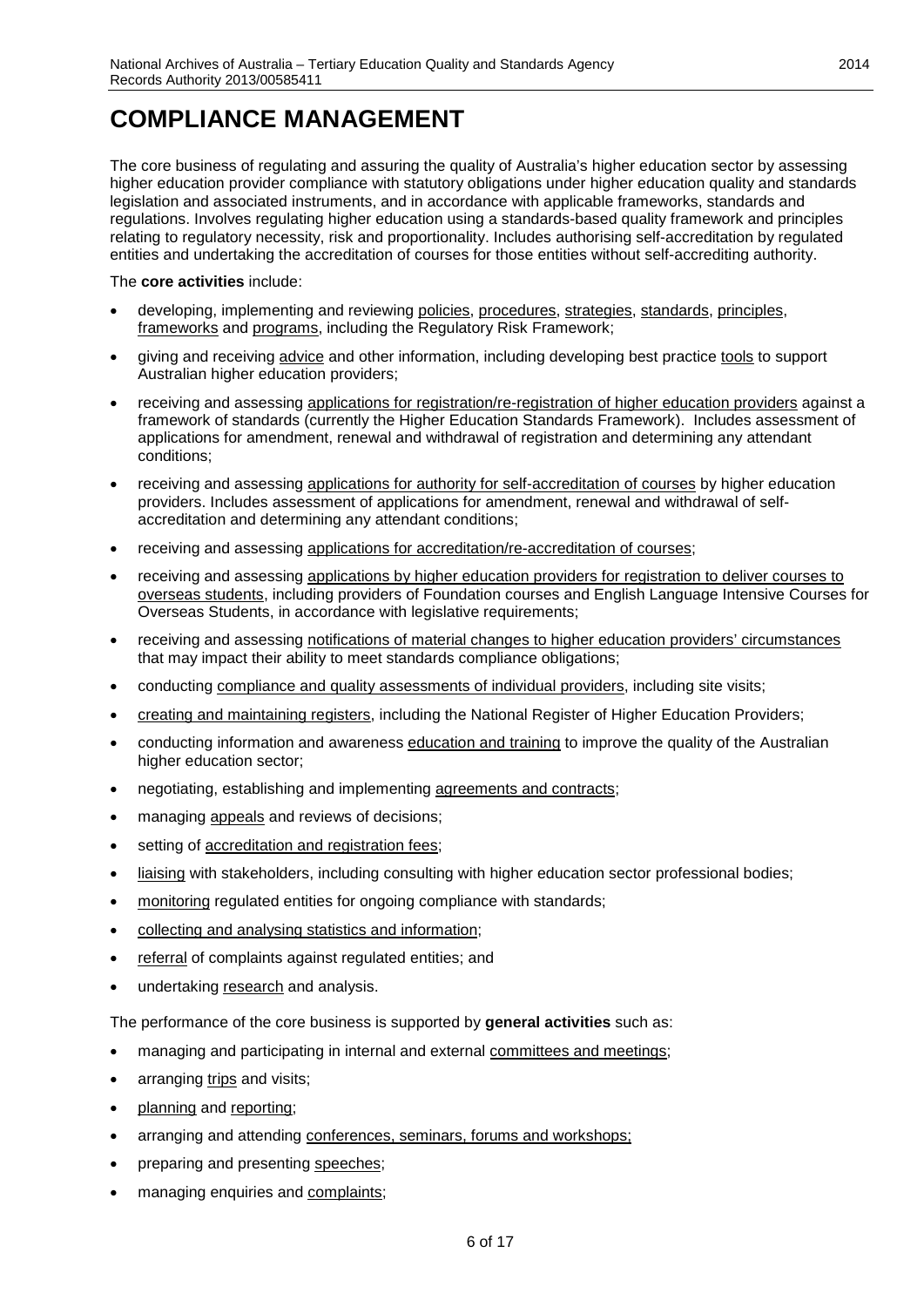- delegating powers and authorising actions;
- evaluating and reviewing; and
- identifying, assessing and managing risks.

*Cross references to other areas of this records authority*

*For activities involving the exercise of the agency's investigative and enforcement powers, use INVESTIGATION AND ENFORCEMENT.* 

*For agreements, including Memoranda of Understanding, entered into with overseas entities and visits by international delegations, use INTERNATIONAL RELATIONS.*

#### *Cross references to AFDA Express Records Authority*

*For advice, briefs and submissions to the portfolio Minister, cabinet submissions and the organisation's participation in formal inquiries, use GOVERNMENT RELATIONS.*

*For development of new legislation and amendments to existing legislation, use GOVERNMENT RELATIONS and/or STRATEGIC MANAGEMENT.*

*For the acquisition of goods and services, use PROCUREMENT.*

*For financial administration of application fees, use FINANCIAL MANAGEMENT.*

*For managing legal services, including legal advice and appeals, use LEGAL SERVICES.*

*For general enquiries from the public and other organisations, use COMMUNITY RELATIONS.*

*For media releases relating to compliance management, use COMMUNITY RELATIONS and/or GOVERNMENT RELATIONS.*

*For developing and executing contracts under seal or deeds, use CONTRACTS UNDER SEAL/DEEDS.*

*For travel and accommodation arrangements made for employees in connection with compliance management activities, use PERSONNEL.*

#### *Cross references to other records authorities*

*For the establishment and management of the agency's governing body (ie the TEQSA Commission), use GOVERNING BODIES.*

| <b>Class no</b> | <b>Description of records</b>                                                                                                                                                                                                                                                                                                                                                                                            | <b>Disposal</b><br>action         |
|-----------------|--------------------------------------------------------------------------------------------------------------------------------------------------------------------------------------------------------------------------------------------------------------------------------------------------------------------------------------------------------------------------------------------------------------------------|-----------------------------------|
| 61467           | The following significant records documenting:<br>developing, implementing and reviewing national and high-level higher<br>$\bullet$<br>education compliance management policies, plans, strategies,<br>frameworks and standards, including the Regulatory Risk Framework.<br>Includes final versions, national policy statements, major drafts,<br>stakeholder consultations and supporting research;                   | Retain as<br>national<br>archives |
|                 | master version of the national register of higher education providers;<br>higher education provider registration/re-registration application case<br>$\bullet$<br>records. Includes assessing applications for registration/re-registration, as<br>well as for amendment, renewal and withdrawal of registration. Includes<br>final decision, attendant conditions, application, submissions and<br>supporting research; |                                   |
|                 | higher education provider self-accreditation case records. Includes<br>assessing applications by providers for authority to self-accredit courses,<br>as well as applications for amendment, renewal and withdrawal of self-<br>accreditation. Includes final decision, attendant conditions, application,<br>submissions and supporting research;                                                                       |                                   |
|                 | final decisions/outcomes of higher education course accreditation/re-<br>$\bullet$<br>accreditation application assessment processes;                                                                                                                                                                                                                                                                                    |                                   |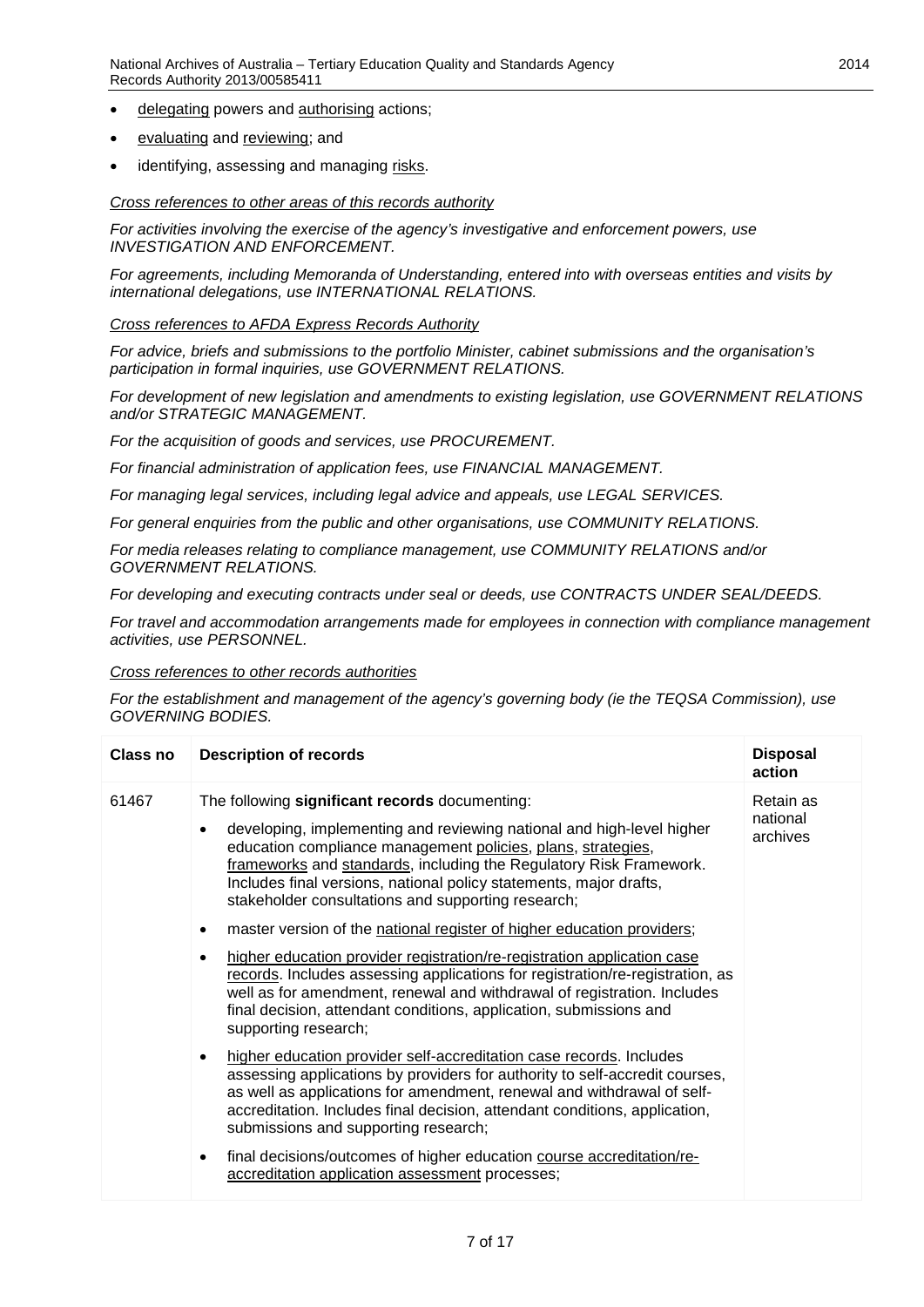| <b>Class no</b> | <b>Description of records</b>                                                                                                                                                                                                                                                                                                                              | <b>Disposal</b><br>action |
|-----------------|------------------------------------------------------------------------------------------------------------------------------------------------------------------------------------------------------------------------------------------------------------------------------------------------------------------------------------------------------------|---------------------------|
| 61467<br>(cont) | final decisions/outcomes of application assessment processes for higher<br>education providers seeking registration to deliver courses to overseas<br>students, including providers of Foundation courses and English<br>Language Intensive Courses for Overseas Students;                                                                                 |                           |
|                 | assessing notifications of material changes to higher education providers'<br>circumstances that may impact their ability to meet standards compliance<br>obligations. Includes final report and notification;                                                                                                                                             |                           |
|                 | conducting compliance and quality assessments of individual providers,<br>$\bullet$<br>including general assessments of the quality of education provided and<br>assessments of systemic issues relating to particular courses of study or<br>awards;                                                                                                      |                           |
|                 | providing and receiving high-level advice. Includes position papers, briefs<br>$\bullet$<br>and reports;                                                                                                                                                                                                                                                   |                           |
|                 | summary records created to support compliance management processes,<br>٠<br>such as the database of precedent-setting application decisions;                                                                                                                                                                                                               |                           |
|                 | final versions of significant agreements and contracts and supporting<br>$\bullet$<br>documents, that: relate to substantial funding agreements or the<br>establishment of partnerships and cooperative arrangements; are<br>controversial, of public interest or ground-breaking in nature; or result in<br>major changes to agency policies or programs; |                           |
|                 | appeals or reviews of decisions made by the agency that: are precedent<br>setting, controversial or of public interest; or, result in major changes to<br>agency policy or programs;                                                                                                                                                                       |                           |
|                 | high-level internal and external committees, working groups and other<br>$\bullet$<br>bodies where the agency provides the secretariat, plays a prominent role,<br>or is the Australian Government's main representative. Includes agenda,<br>final version of minutes and tabled papers;                                                                  |                           |
|                 | monitoring activities that result in controversy, intense media interest and<br>$\bullet$<br>major changes to policy;                                                                                                                                                                                                                                      |                           |
|                 | development of national and high-level reports. Includes final versions,<br>major drafts, stakeholder consultation and supporting research;                                                                                                                                                                                                                |                           |
|                 | national and high-level reviews, including sector-wide and major internal<br>$\bullet$<br>reviews. Includes final review, major drafts and submissions;                                                                                                                                                                                                    |                           |
|                 | outcomes of major research and analysis undertaken or commissioned by<br>$\bullet$<br>the agency. Includes final research reports, statistical and trend analysis,<br>and supporting research datasets and associated information;                                                                                                                         |                           |
|                 | master versions of statistical data compiled or commissioned by the<br>$\bullet$<br>agency that contribute to knowledge, modelling and forecasting in the<br>higher education sector. Includes datasets resulting from periodic higher<br>education provider surveys and associated reports;                                                               |                           |
|                 | master versions of agency publications. Includes information sheets and<br>$\bullet$<br>published audit reports;                                                                                                                                                                                                                                           |                           |
|                 | [For the production and distribution of agency publications, use AFDA<br>Express PUBLICATION.]                                                                                                                                                                                                                                                             |                           |
|                 | final versions of speeches presented by the portfolio Minister, the agency<br>head, Commissioners or senior agency staff;                                                                                                                                                                                                                                  |                           |
|                 | final versions of audits undertaken by the agency of individual higher<br>$\bullet$<br>education providers in accordance with higher education legislation.                                                                                                                                                                                                |                           |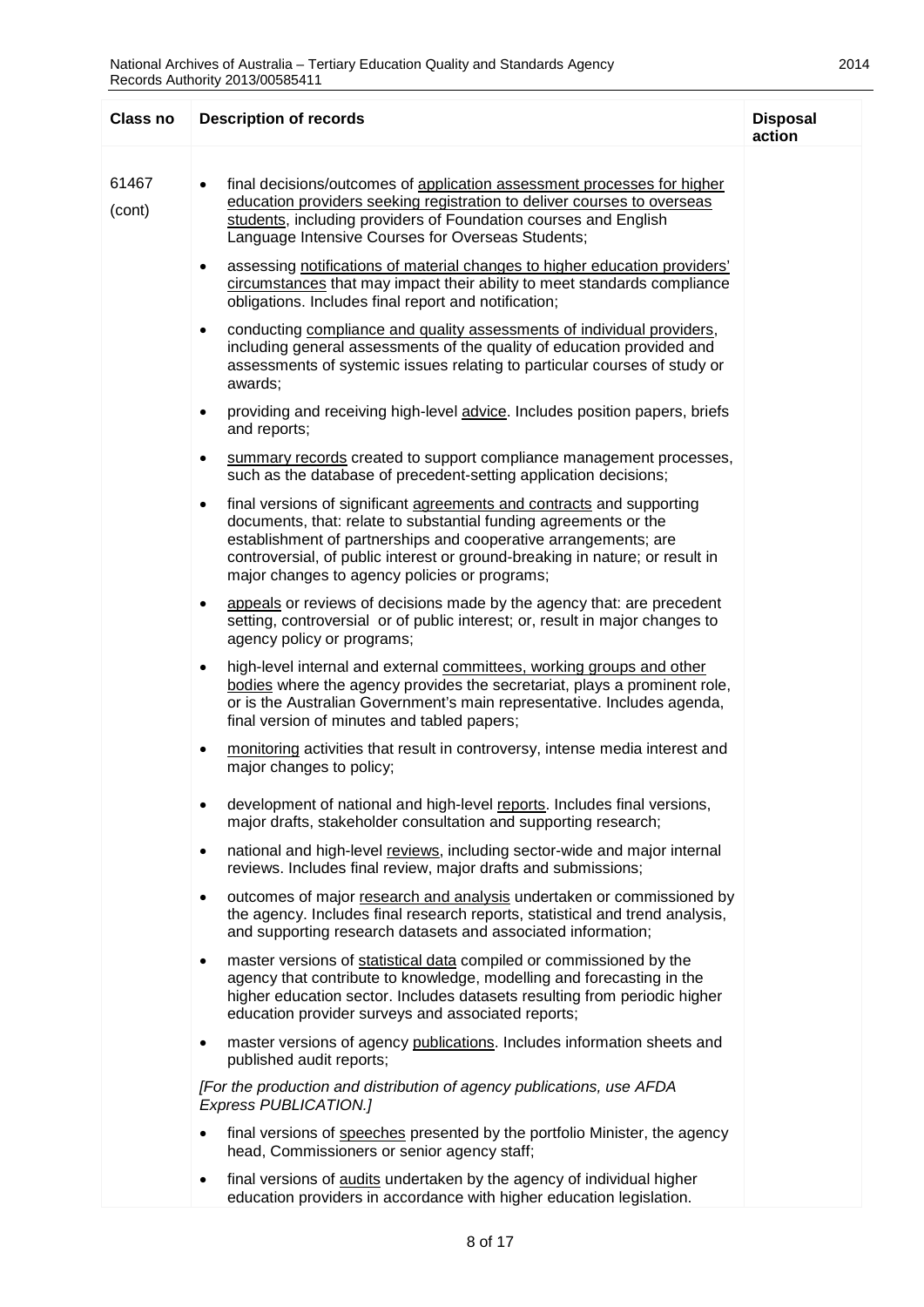| Class no        | <b>Description of records</b>                                                                                                                                                                                                                                                                                                                                                                                                                                                                                                                                                                                                                                                                                                                                                                                                                                                                                    | <b>Disposal</b><br>action                                                                                                        |
|-----------------|------------------------------------------------------------------------------------------------------------------------------------------------------------------------------------------------------------------------------------------------------------------------------------------------------------------------------------------------------------------------------------------------------------------------------------------------------------------------------------------------------------------------------------------------------------------------------------------------------------------------------------------------------------------------------------------------------------------------------------------------------------------------------------------------------------------------------------------------------------------------------------------------------------------|----------------------------------------------------------------------------------------------------------------------------------|
| 61467<br>(cont) | Includes audit reports undertaken by the former Australian Universities<br>Quality Agency (AUQA). Includes final versions, major drafts and<br>supporting research;<br>final versions of tools developed to support the promotion and adoption of<br>good practices in the Australian higher education sector (eg AUQA Good<br>Practice Database); and<br>final versions of unpublished proceedings, reports, presentations and<br>$\bullet$<br>papers from conferences, seminars and workshops hosted by the agency.                                                                                                                                                                                                                                                                                                                                                                                            |                                                                                                                                  |
| 61468           | Records documenting:<br>application assessment processes for higher education providers<br>$\bullet$<br>seeking registration to deliver courses to overseas students,<br>including providers of Foundation courses and English Language<br>Intensive Courses for Overseas Students, other than those records<br>covered under class 61467. Includes provider applications, preliminary<br>assessment reports, assessment plans, site visit reports, notifications, risk<br>assessments and supporting documentation; and<br>higher education course accreditation/re-accreditation application<br>$\bullet$<br>assessment processes (ie course accreditation records), other than<br>those records covered under class 61467. Includes provider applications,<br>preliminary assessment reports, assessment plans, site visit<br>documentation, notifications, risk assessments and supporting<br>documentation. | Destroy 15<br>years after<br>action<br>completed                                                                                 |
| 61469           | Records documenting:<br>higher education provider risk profiles, undertaken in accordance with<br>$\bullet$<br>the agency's Regulatory Risk Framework.<br>[For records of the development of the Regulatory Risk Framework, use<br>61467.<br>For original datasets compiled in the application of the Regulatory Risk<br>Framework, use 61467.]                                                                                                                                                                                                                                                                                                                                                                                                                                                                                                                                                                  | Destroy when<br>higher<br>education<br>provider<br>ceases to be<br>regulated or<br>ceases to<br>exist,<br>whichever is<br>sooner |
| 61470           | Records documenting:<br>travel and accommodation arrangements made for contracted<br>$\bullet$<br>higher education experts in relation to compliance management,<br>including site visits made in support of compliance management<br>assessments;<br>development of low-level operational procedures; and<br>$\bullet$<br>arrangements for meeting room bookings and catering.                                                                                                                                                                                                                                                                                                                                                                                                                                                                                                                                  | Destroy 3<br>years after<br>action<br>completed                                                                                  |
| 61471           | Records documenting:<br>routine operational administrative tasks supporting the core business;<br>and<br>compliance management activities, other than those covered in<br>classes 61467 to 61470.                                                                                                                                                                                                                                                                                                                                                                                                                                                                                                                                                                                                                                                                                                                | Destroy 10<br>years after<br>action<br>completed                                                                                 |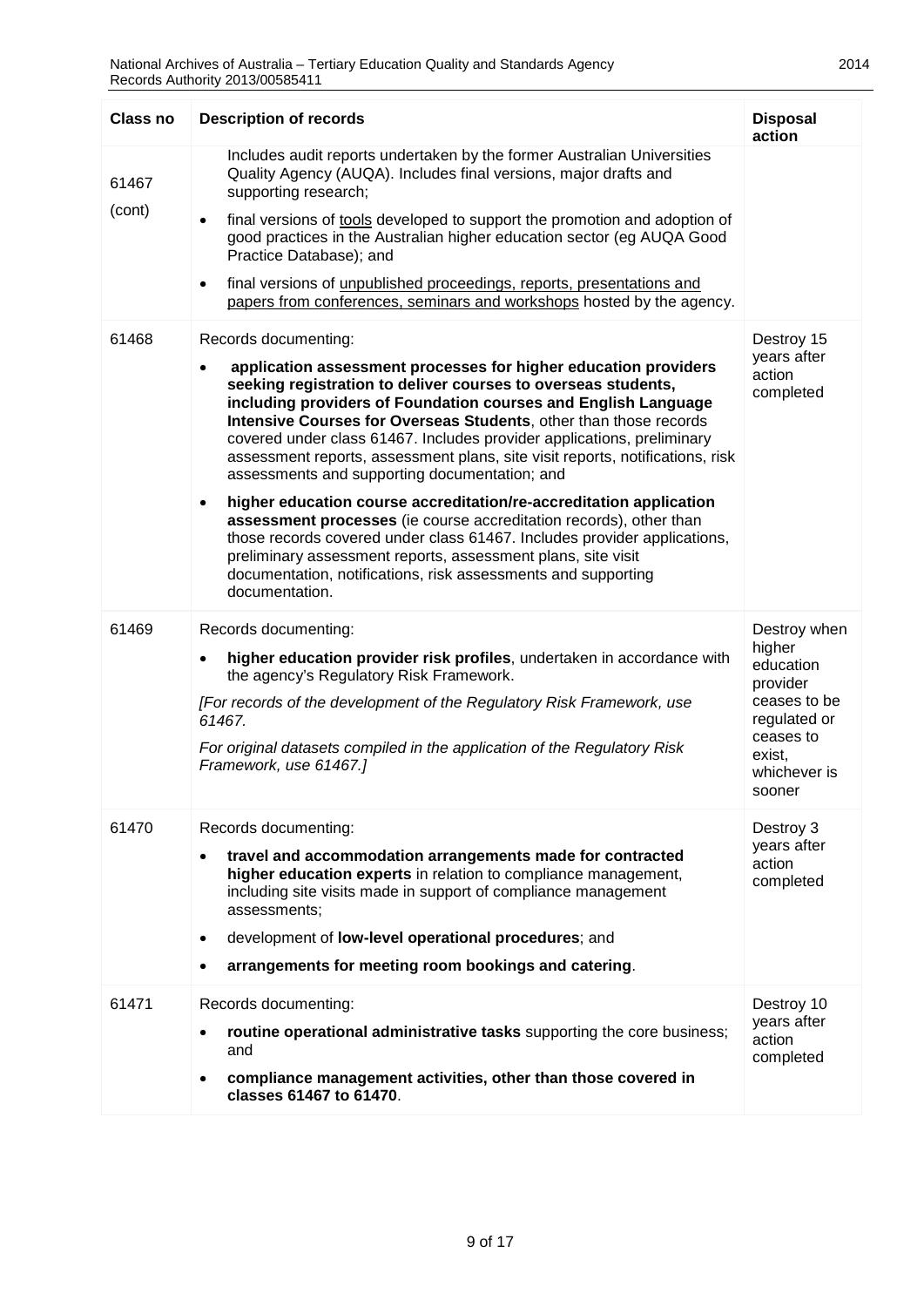## <span id="page-9-0"></span>**INTERNATIONAL RELATIONS**

The core business of protecting, enhancing and promoting the quality and integrity of Australia's higher education sector in the international sphere, in order to develop wider international understanding of, and confidence in, Australian higher education regulation and quality assurance, and to support the recognition of qualifications, employability of graduates and mobility of students. Involves engaging and collaborating with overseas quality assurance agencies and related bodies, and regulating off-shore provision of higher education by Australia-based providers and the Australia-based operations of international providers. Includes entering into formal membership of international organisations involved in higher education standards and quality assurance practice to protect the reputation of Australian higher education and the interests of students.

#### The **core activities** include:

- developing, implementing and reviewing international relations policies, programs, procedures and strategies;
- liaising, collaborating and consulting with national and international stakeholders, including exchanging regulatory information and coordinating representatives;
- developing and submitting formal high-level proposals and submissions to international bodies and forums, governments, agencies and other organisations on Australia's higher education regulation and quality assurance policy positions;
- participating in the development of international policies, standards and codes of practice relating to higher education regulation and quality assurance;
- managing and participating in internal and external committees, forums, working groups, and other bodies;
- providing and receiving advice and other information, including providing information to international agencies, governments and networks about the rigour of the Australian regulatory system;
- negotiating and establishing agreements and contracts, such as Memoranda of Understanding;
- arranging and attending conferences, seminars, discussion forums and workshops;
- preparing and presenting speeches and addresses;
- monitoring international developments in higher education regulation and quality assurance practices;
- undertaking research and analysis; and
- managing visits and receiving delegations, including visits from scholars.

The performance of the core business is supported by **general activities** such as:

- identifying, assessing and managing risks;
- delegating powers and authorising actions;
- planning, conducting and facilitating audits;
- evaluating and reviewing;
- planning and reporting; and
- receiving and responding to enquiries.

#### *Cross references to AFDA Express Records Authority*

*For advice, briefs and submissions to the portfolio Minister, cabinet submissions and the organisation's participation in formal inquiries, use GOVERNMENT RELATIONS.*

*For production and distribution of agency publications, use PUBLICATION.*

*For media releases, use COMMUNITY RELATIONS and/or GOVERNMENT RELATIONS.*

*For general enquiries by the public, use COMMUNITY RELATIONS.*

*For developing and executing contracts under seal or deeds, use CONTRACTS UNDER SEAL/DEEDS.*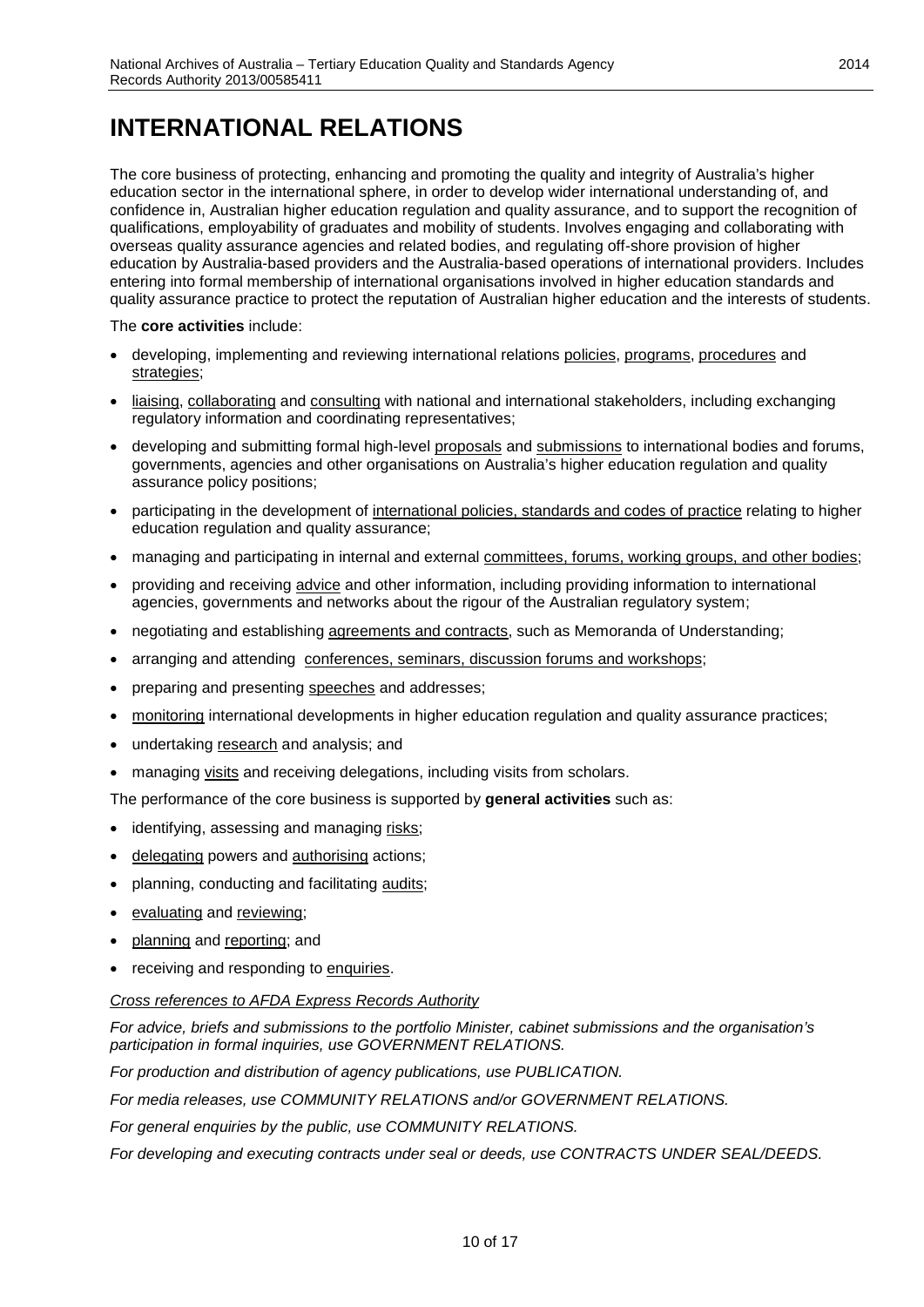| <b>Class no</b> | <b>Description of records</b>                                                                                                                                                                                                                                                                                                                                                                                                                                                                                                                                                                                                                                                                                                                                                                                                                                                                                                                                                                                                                                                                                                                                                                                                                                                                                                                                                                                                                                                                                                                                                                                                                                                                                                                                                                                                                                                                                                                                                                                                                                                                                                                                                                                                                                                                                                                                                                                                    | <b>Disposal</b><br>action                        |
|-----------------|----------------------------------------------------------------------------------------------------------------------------------------------------------------------------------------------------------------------------------------------------------------------------------------------------------------------------------------------------------------------------------------------------------------------------------------------------------------------------------------------------------------------------------------------------------------------------------------------------------------------------------------------------------------------------------------------------------------------------------------------------------------------------------------------------------------------------------------------------------------------------------------------------------------------------------------------------------------------------------------------------------------------------------------------------------------------------------------------------------------------------------------------------------------------------------------------------------------------------------------------------------------------------------------------------------------------------------------------------------------------------------------------------------------------------------------------------------------------------------------------------------------------------------------------------------------------------------------------------------------------------------------------------------------------------------------------------------------------------------------------------------------------------------------------------------------------------------------------------------------------------------------------------------------------------------------------------------------------------------------------------------------------------------------------------------------------------------------------------------------------------------------------------------------------------------------------------------------------------------------------------------------------------------------------------------------------------------------------------------------------------------------------------------------------------------|--------------------------------------------------|
| 61472           | The following significant records documenting:<br>developing, implementing and reviewing high-level policies, strategies,<br>plans, programs and standards, including international cooperation and<br>collaboration strategies. Includes final versions, proposals, submissions,<br>records of consultation, and related research;<br>providing and receiving high-level advice, including advice provided to<br>international stakeholders. Includes position papers, briefs, opinions,<br>reports and stakeholder submissions;<br>negotiation, establishment, maintenance and review of significant<br>$\bullet$<br>agreements with international stakeholders, including Memoranda of<br>Understanding, bilateral agreements, cooperative arrangements and other<br>formal agreements. Includes provision of input on drafting of international<br>conventions/agreements;<br>high-level internal and external, including inter-governmental or inter-<br>agency, committees, working groups and other bodies, where the agency<br>provides the secretariat, is the Australian Government's main<br>representative or plays a prominent or central role. Includes establishment<br>records, final versions of minutes, agenda, tabled papers, briefings and<br>results of committee meetings such as reports and recommendations;<br>high-level liaison, negotiation and consultation with major international<br>٠<br>stakeholders to discuss higher education standards and related issues;<br>developing high-level reports, including program and overseas visit reports<br>$\bullet$<br>and reports provided to the Minister, agency heads and key international<br>relations partners and stakeholders. Includes final versions, stakeholder<br>consultation and supporting research;<br>national and high-level reviews, including major internal reviews. Includes<br>٠<br>final review reports, major drafts, recommendations, stakeholder<br>consultations, submissions and supporting research;<br>final versions of unpublished proceedings, reports, presentations and<br>٠<br>papers from conferences, seminars, symposiums and workshops that have<br>national or international significance, including those hosted by the agency;<br>and<br>final versions of speeches presented by the portfolio Minister, the agency<br>head, Commissioners or senior agency staff to promote international<br>relations. | Retain as<br>national<br>archives                |
| 61473           | Records documenting:<br>arrangements for meeting room bookings and catering.                                                                                                                                                                                                                                                                                                                                                                                                                                                                                                                                                                                                                                                                                                                                                                                                                                                                                                                                                                                                                                                                                                                                                                                                                                                                                                                                                                                                                                                                                                                                                                                                                                                                                                                                                                                                                                                                                                                                                                                                                                                                                                                                                                                                                                                                                                                                                     | Destroy 3<br>years after<br>action<br>completed  |
| 61474           | Records documenting:<br>routine operational administrative tasks supporting the core business;<br>and<br>international relations activities, other than those covered in classes<br>$\bullet$<br>61472 to 61473.                                                                                                                                                                                                                                                                                                                                                                                                                                                                                                                                                                                                                                                                                                                                                                                                                                                                                                                                                                                                                                                                                                                                                                                                                                                                                                                                                                                                                                                                                                                                                                                                                                                                                                                                                                                                                                                                                                                                                                                                                                                                                                                                                                                                                 | Destroy 10<br>years after<br>action<br>completed |
|                 |                                                                                                                                                                                                                                                                                                                                                                                                                                                                                                                                                                                                                                                                                                                                                                                                                                                                                                                                                                                                                                                                                                                                                                                                                                                                                                                                                                                                                                                                                                                                                                                                                                                                                                                                                                                                                                                                                                                                                                                                                                                                                                                                                                                                                                                                                                                                                                                                                                  |                                                  |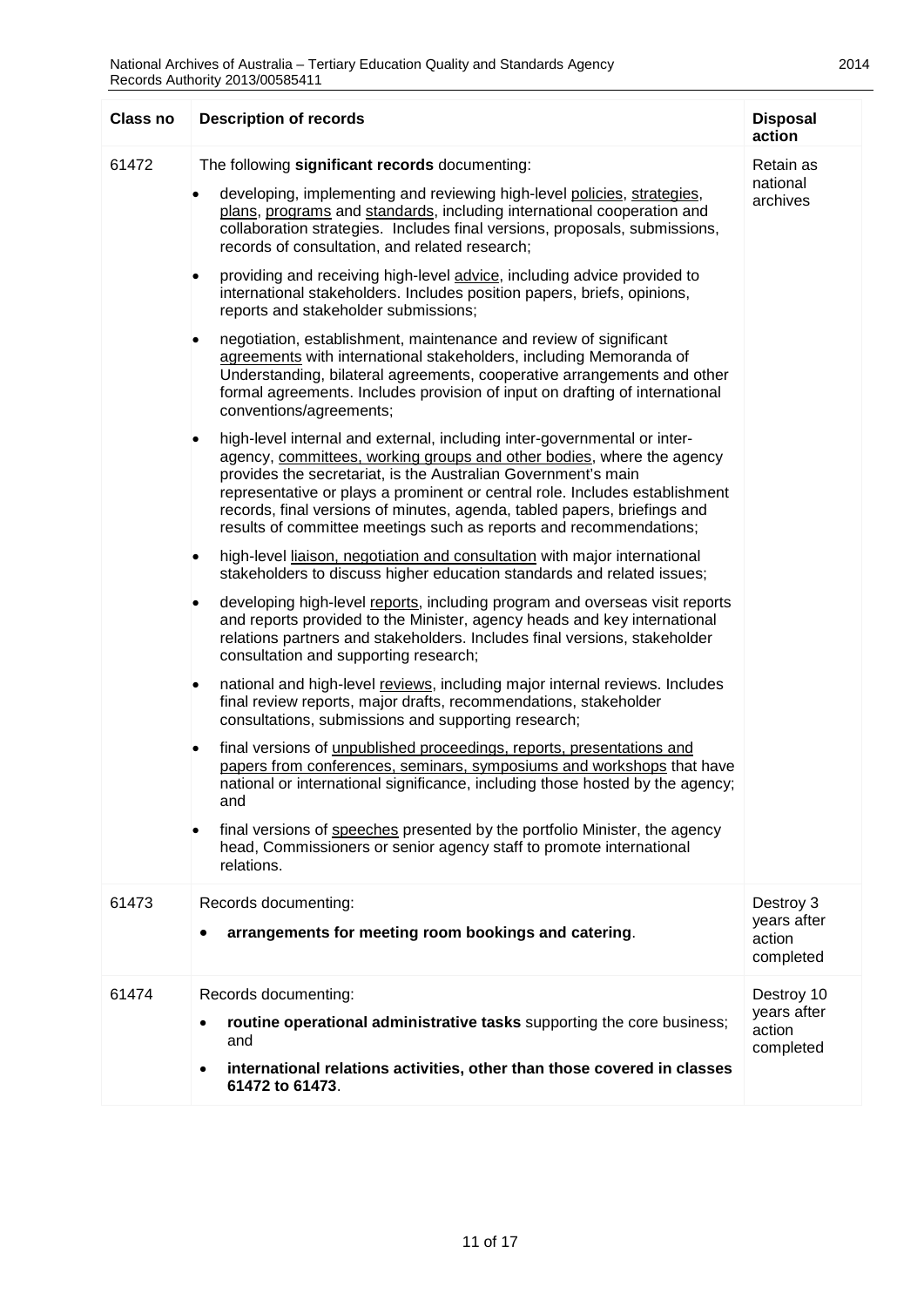# <span id="page-11-0"></span>**INVESTIGATION AND ENFORCEMENT**

The core business of carrying out investigations and managing enforcement actions in accordance with regulatory authority powers under relevant higher education related legislation. Includes conducting formal investigations into higher education providers to assess their compliance with relevant legislation and standards, including compliance with any imposed conditions or undertakings voluntarily agreed by providers. Also includes exercising statutory investigative and enforcement powers, such as entry to and search of provider premises and seizure of evidence, and the imposition of administrative sanctions, civil penalties and injunctions for breaches of legislation.

#### The **core activities** include:

- developing, implementing and reviewing policies, procedures, plans, strategies and programs;
- imposition of administrative sanctions, civil penalties and injunctions on higher education providers;
- monitoring and reviewing the operations of regulated entities to ensure they comply with conditions imposed by the agency or agreed to by the provider;
- case management;
- evaluation of activities associated with cases;
- conducting formal investigations into higher education providers' compliance with legislation and standards;
- seizure of documents and other objects under monitoring and enforcement warrants;
- preparing investigation briefs;
- undertaking litigation/legal proceedings;
- referring matters (for example to the Australian Federal Police); and
- managing appeals and reviewing agency decisions to impose administrative sanctions, including appeals to the Administrative Appeals Tribunal or courts.

The performance of the core business is supported by **general activities** such as:

- receiving or providing advice and other information;
- liaising with and visiting other bodies;
- receiving and responding to enquiries, including handling complaints;
- preparing and presenting speeches and addresses;
- negotiating, establishing and implementing agreements and contracts;
- managing and participating in internal and external committees and meetings;
- delegating powers and authorising actions;
- auditing, reviewing and reporting on investigation and enforcement administration and operations;
- undertaking research to support investigation and enforcement; and
- identifying, assessing and managing risks.

#### *Cross references to other areas of this records authority*

*For compliance activities not involving the agency's investigative and enforcement powers, use COMPLIANCE MANAGEMENT.*

*For the conduct of quality assessments, use QUALITY ASSURANCE.*

*Cross references to AFDA Express Records Authority*

*For advice, briefs and submissions to the portfolio Minister, cabinet submissions and the organisation's participation in formal inquiries, use GOVERNMENT RELATIONS.*

*For development of new legislation and amendments to existing legislation, use GOVERNMENT RELATIONS and/or STRATEGIC MANAGEMENT.*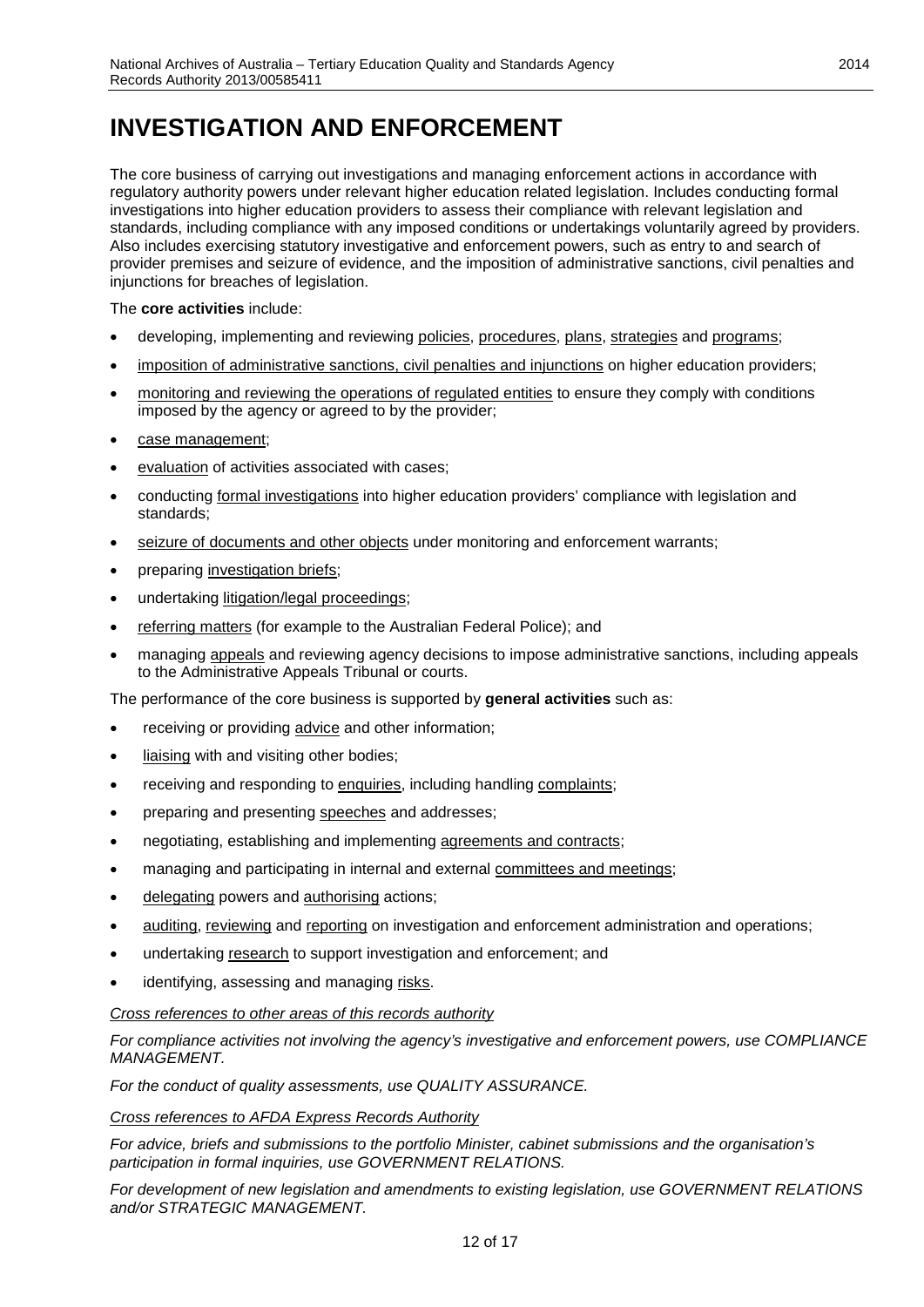*For claims arising from damage to seized electronic equipment, use COMPENSATION.*

*For media releases relating to investigation and enforcement activities, use COMMUNITY RELATIONS and/or GOVERNMENT RELATIONS.*

*For the acquisition of goods and services, including contracts concluded through carrying out a tendering process, use PROCUREMENT.*

*For developing and executing contracts under seal or deeds, use CONTRACTS UNDER SEAL/DEEDS.*

| Class no | <b>Description of records</b>                                                                                                                                                                                                                                                                                                                                                                                                                                                                                                                                                                                                                                                            | <b>Disposal</b><br>action         |
|----------|------------------------------------------------------------------------------------------------------------------------------------------------------------------------------------------------------------------------------------------------------------------------------------------------------------------------------------------------------------------------------------------------------------------------------------------------------------------------------------------------------------------------------------------------------------------------------------------------------------------------------------------------------------------------------------------|-----------------------------------|
| 61475    | The following significant records documenting:<br>developing, implementing and reviewing national and high-level higher<br>٠<br>education regulation policies, plans, strategies and programs. Includes<br>final versions, major drafts, national policy statements, directives, reports,<br>supporting research and results of stakeholder consultations;                                                                                                                                                                                                                                                                                                                               | Retain as<br>national<br>archives |
|          | investigation cases records of regulated entities suspected of breaching<br>$\bullet$<br>the law, that: are precedent setting; are controversial or of considerable<br>public interest; or, result in major changes to agency or Government<br>policies, programs or procedures, or changes to legislation. Includes<br>requests for information, action and investigation plans, applications for<br>monitoring and enforcement warrants, arrangements for searching<br>premises by consent, reports on determinations and outcomes, interview<br>recordings or transcripts, copies of records supplied or seized as<br>evidence, records of legal proceedings and supporting research; |                                   |
|          | [For original records supplied or seized in evidence use class 61476.                                                                                                                                                                                                                                                                                                                                                                                                                                                                                                                                                                                                                    |                                   |
|          | For all other legal activities, use AFDA Express LEGAL SERVICES.]                                                                                                                                                                                                                                                                                                                                                                                                                                                                                                                                                                                                                        |                                   |
|          | providing and receiving high-level advice. Includes position papers, briefs,<br>٠<br>opinions, reports and stakeholder submissions;                                                                                                                                                                                                                                                                                                                                                                                                                                                                                                                                                      |                                   |
|          | final versions of significant agreements and contracts and supporting<br>$\bullet$<br>documents, that: relate to substantial funding agreements or the<br>establishment of partnerships and cooperative arrangements with other<br>governments, agencies and organisations; are controversial, of public<br>interest or ground-breaking in nature; or have substantial implications for<br>the conduct of agency business. Includes Memoranda of Understanding<br>and bilateral agreements;                                                                                                                                                                                              |                                   |
|          | appeals or reviews of decisions made by the agency that are precedent<br>$\bullet$<br>setting, controversial or of significant public interest. Includes appeals to<br>higher authorities such as the Administrative Appeals Tribunal and the<br>Federal Court;                                                                                                                                                                                                                                                                                                                                                                                                                          |                                   |
|          | preparation of briefs of evidence for prosecution of criminal offences,<br>where there is no court order or clause in settlement agreement to<br>destroy the brief or return it to the source as a part of the settlement<br>agreement;                                                                                                                                                                                                                                                                                                                                                                                                                                                  |                                   |
|          | high-level internal and external, including inter-governmental or inter-<br>$\bullet$<br>agency, committees, working groups and other bodies where the agency<br>provides the secretariat, is the Australian Government's main<br>representative or plays a prominent or central role. Includes<br>establishment documentation, agenda, final version of minutes, reports<br>and tabled papers;                                                                                                                                                                                                                                                                                          |                                   |
|          | developing national or high-level reports. Includes final versions,<br>$\bullet$<br>stakeholder consultation and supporting research;                                                                                                                                                                                                                                                                                                                                                                                                                                                                                                                                                    |                                   |
|          | master set of agency publications produced to support investigation and<br>٠<br>enforcement. Includes manuals and handbooks;                                                                                                                                                                                                                                                                                                                                                                                                                                                                                                                                                             |                                   |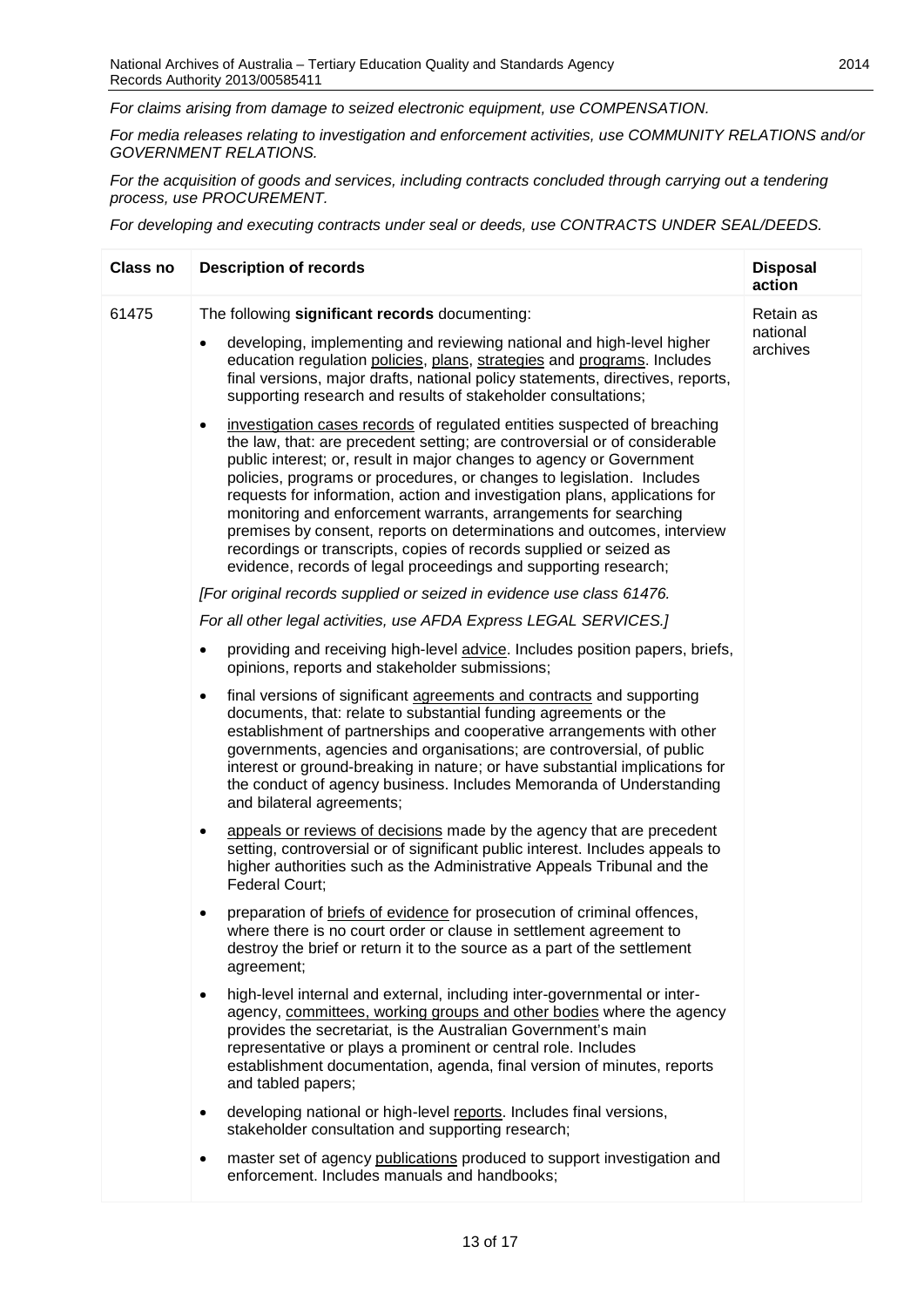| Class no        | <b>Description of records</b>                                                                                                                                                                                                                                                                                                                                                                                                                                                                                                                                                                                                                                                                                                                                                                                                                                                                                                                                                                                                                                                                                                                                                                    | <b>Disposal</b><br>action                                                                       |
|-----------------|--------------------------------------------------------------------------------------------------------------------------------------------------------------------------------------------------------------------------------------------------------------------------------------------------------------------------------------------------------------------------------------------------------------------------------------------------------------------------------------------------------------------------------------------------------------------------------------------------------------------------------------------------------------------------------------------------------------------------------------------------------------------------------------------------------------------------------------------------------------------------------------------------------------------------------------------------------------------------------------------------------------------------------------------------------------------------------------------------------------------------------------------------------------------------------------------------|-------------------------------------------------------------------------------------------------|
| 61475<br>(cont) | [For the production and distribution of agency publications, use AFDA<br>Express PUBLICATION.]<br>high-level and sector-wide reviews, including major internal reviews.<br>Includes final review reports, major drafts, recommendations, stakeholder<br>consultations, submissions and supporting research; and<br>final versions of speeches presented by the portfolio Minister, the agency<br>$\bullet$<br>head, Commissioners or senior agency staff.                                                                                                                                                                                                                                                                                                                                                                                                                                                                                                                                                                                                                                                                                                                                        |                                                                                                 |
| 61476           | Original evidence supplied or seized in the exercise of the agency's<br>investigative powers, that is not required to be retained as part of the case<br>file, and is either:<br>no longer wanted by the owner; or<br>$\bullet$<br>unable to be returned to the owner after reasonable efforts have been<br>$\bullet$<br>made for its return.                                                                                                                                                                                                                                                                                                                                                                                                                                                                                                                                                                                                                                                                                                                                                                                                                                                    | Destroy 1<br>year after<br>reasonable<br>efforts have<br>been made to<br>return the<br>evidence |
| 61477           | Records documenting:<br>investigation cases of regulated entities suspected of breaching the<br>$\bullet$<br>law (ie investigation case records), other than those covered in class<br>61475. Includes requests for information, action and investigation plans,<br>applications for monitoring and enforcement warrants, arrangements for<br>searching premises by consent, reports on determinations and outcomes,<br>interview recordings or transcripts, copies of records supplied or seized<br>as evidence, records of legal proceedings and supporting research; and<br>activities associated with monitoring and reviewing the operations of<br>$\bullet$<br>regulated entities to ensure they comply with conditions imposed by the<br>agency or agreed to by the provider. Includes formal undertakings and<br>consent to withdrawal of an undertaking, requests for information and<br>evidence of fulfilment submitted by providers, consent to and notices of<br>cancellation of undertakings, applications for enforcement orders, notices<br>of conditions concerning self-accreditation, representations concerning<br>decisions and notifications of changes made by providers. | Destroy 15<br>years after<br>action<br>completed                                                |
| 61478           | Records documenting:<br>working papers supporting the development of low-level investigation<br>and enforcement operational plans. Includes input into plans,<br>comments received and drafts.                                                                                                                                                                                                                                                                                                                                                                                                                                                                                                                                                                                                                                                                                                                                                                                                                                                                                                                                                                                                   | Destroy 3<br>years after<br>action<br>completed                                                 |
| 61479           | Records documenting:<br>routine operational administrative tasks supporting the core business;<br>and<br>investigation and enforcement activities, other than those covered in<br>classes 61475 to 61478.                                                                                                                                                                                                                                                                                                                                                                                                                                                                                                                                                                                                                                                                                                                                                                                                                                                                                                                                                                                        | Destroy 10<br>years after<br>action<br>completed                                                |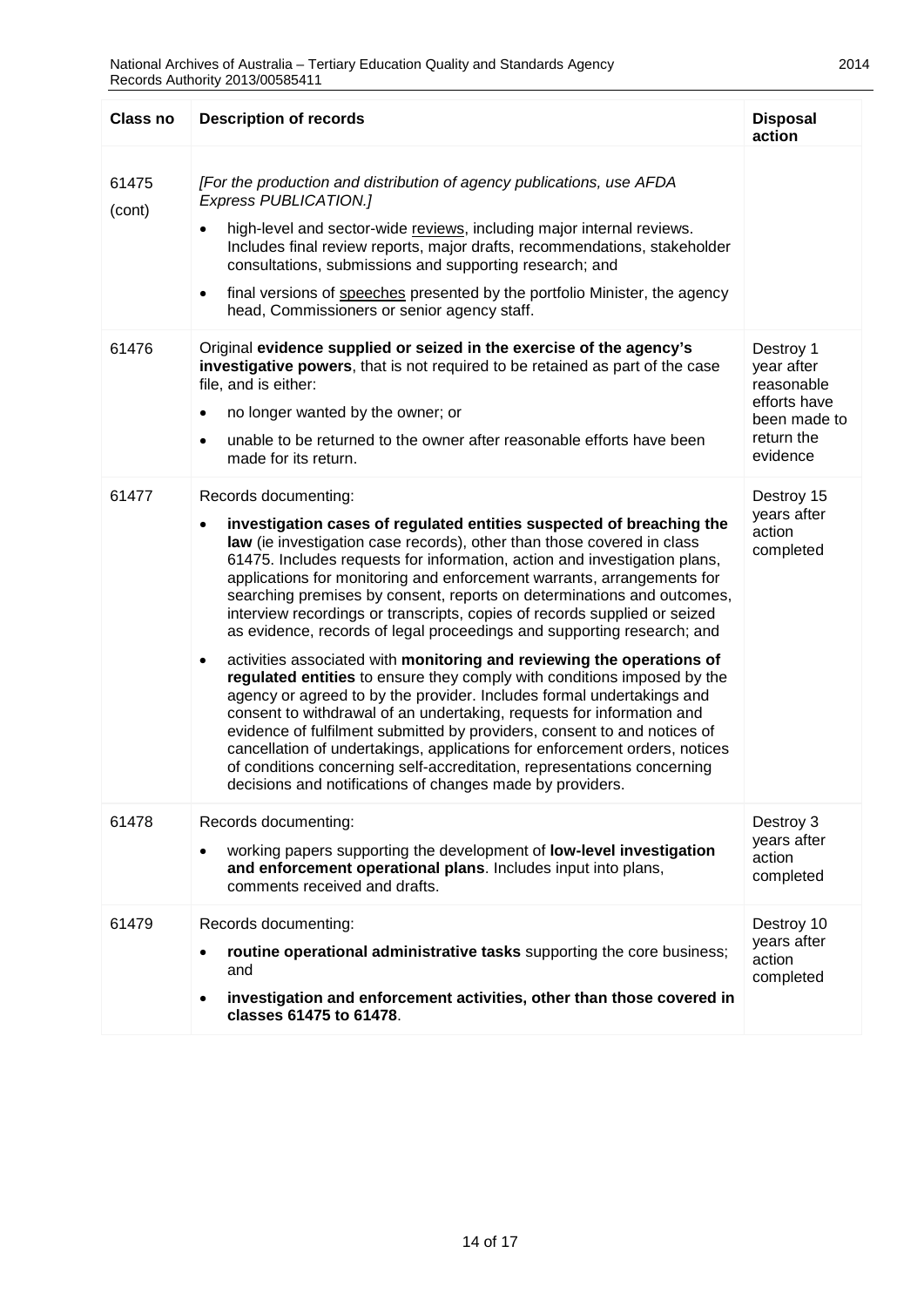# <span id="page-14-0"></span>**QUALITY ASSURANCE**

The core business of protecting and enhancing the quality of higher education provision, by conducting assessments to identify systemic issues, good practice and risks in the sector that affect the quality of higher education. Involves undertaking general quality assurance through the collection, analysis, interpretation and dissemination of information concerning quality assurance practice and quality improvement in higher education. Includes conducting training to improve the quality of higher education and undertaking provider quality assessments, either sector-wide or by sample of providers, to assess the relative quality of higher education being delivered over and above minimum requirements for registration. Also includes providing input into the development of higher education standards, including the Higher Education Standards Framework.

The **core activities** include:

- developing, implementing and reviewing quality assurance policies, programs, strategies, plans and procedures;
- undertaking quality assurance assessments (including thematic assessments), including sector-wide assessments and assessments by sample of higher education providers. Includes determining terms of reference, collecting, verifying, analysing and reviewing statistics and information to identify, validate, and promote good practice and innovation in the sector, and reporting outcomes of assessments;
- developing and delivering external training and awareness-raising programs;
- managing and participating in internal and external committees and meetings;
- providing and receiving advice and other information;
- liaising with stakeholders, including conducting fact-finding visits;
- undertaking research and analysis, including data collection and environmental monitoring and surveillance of the national and international higher education sector; and
- negotiating and establishing agreements and contracts, including joint venture agreements and Memoranda of Understanding.

The performance of the core business is supported by **general activities** such as:

- arranging and attending conferences, seminars, discussion forums and workshops;
- reporting;
- arranging trips and visits;
- planning, conducting and facilitating audits;
- preparing and presenting speeches and addresses; and
- monitoring, evaluating and reviewing.

*Cross references to other areas of this records authority*

*For regulatory activities involving the agency's investigative and enforcement powers, use INVESTIGATION AND ENFORCEMENT.*

*For liaison with international organisations, use INTERNATIONAL RELATIONS.*

#### *Cross references to AFDA Express Records Authority*

*For advice, briefs and submissions to the portfolio Minister, cabinet submissions and the organisation's participation in formal inquiries, use GOVERNMENT RELATIONS.*

*For general enquiries from the public and other organisations, use COMMUNITY RELATIONS.*

*For development of new legislation and amendments to existing legislation, use GOVERNMENT RELATIONS and/or STRATEGIC MANAGEMENT.*

*For media releases, use COMMUNITY RELATIONS and/or GOVERNMENT RELATIONS.*

*For travel and accommodation arrangements made for employees, use PERSONNEL.*

*For developing and executing formal contracts under seal or deeds, use CONTRACTS UNDER SEAL/DEEDS.*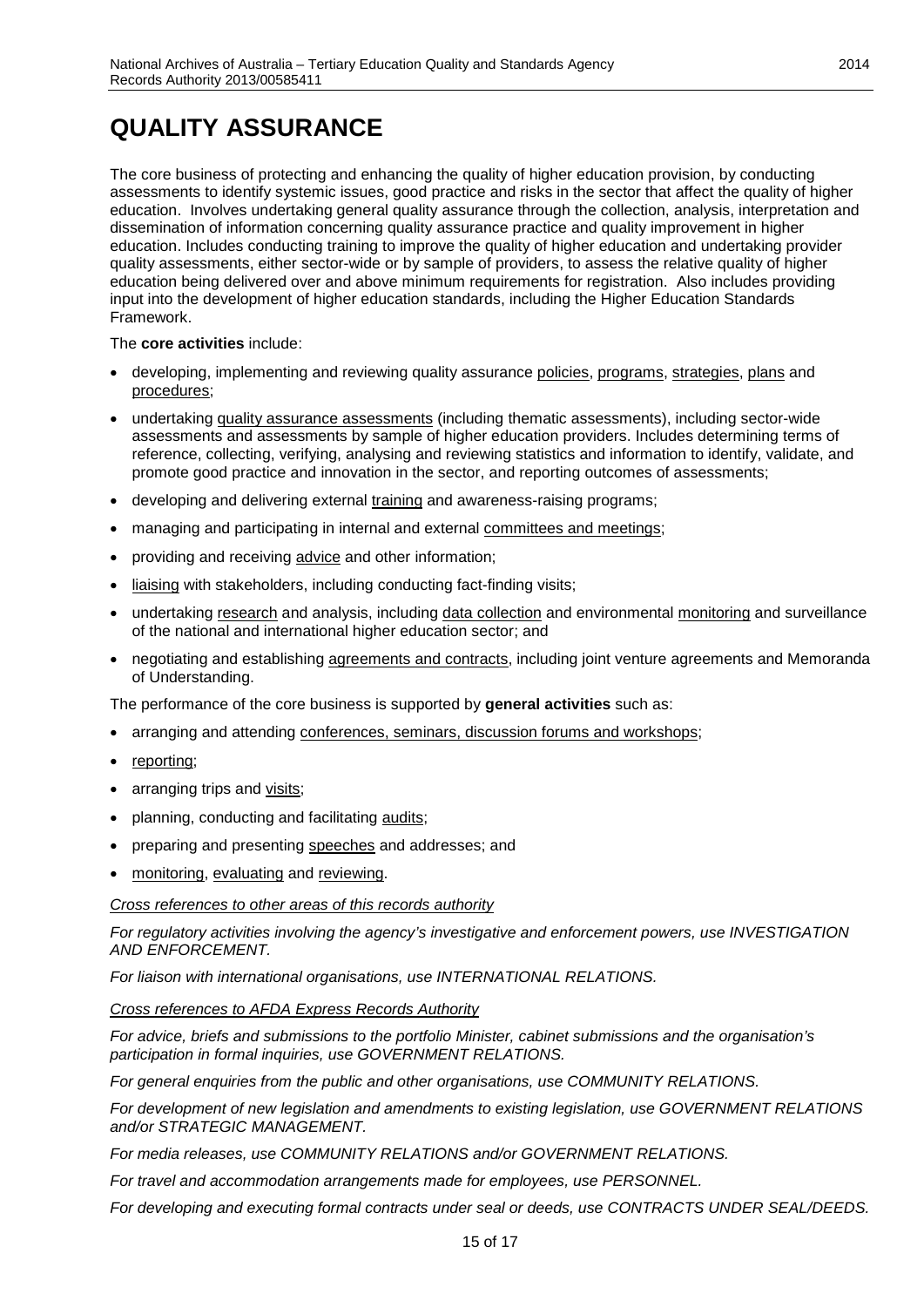| Retain as<br>national<br>archives                                                                                                                                                                                                                                                                                                                                                        |
|------------------------------------------------------------------------------------------------------------------------------------------------------------------------------------------------------------------------------------------------------------------------------------------------------------------------------------------------------------------------------------------|
|                                                                                                                                                                                                                                                                                                                                                                                          |
|                                                                                                                                                                                                                                                                                                                                                                                          |
|                                                                                                                                                                                                                                                                                                                                                                                          |
| agreements, recommendations, stakeholder consultations and supporting                                                                                                                                                                                                                                                                                                                    |
|                                                                                                                                                                                                                                                                                                                                                                                          |
|                                                                                                                                                                                                                                                                                                                                                                                          |
|                                                                                                                                                                                                                                                                                                                                                                                          |
|                                                                                                                                                                                                                                                                                                                                                                                          |
|                                                                                                                                                                                                                                                                                                                                                                                          |
| national and high-level reviews, including major internal reviews. Includes                                                                                                                                                                                                                                                                                                              |
|                                                                                                                                                                                                                                                                                                                                                                                          |
|                                                                                                                                                                                                                                                                                                                                                                                          |
|                                                                                                                                                                                                                                                                                                                                                                                          |
| papers from conferences, seminars and workshops hosted by the agency.                                                                                                                                                                                                                                                                                                                    |
| quality assessments and assessments of a sample of providers. Includes<br>final report, analysis, milestone reports, submissions, terms of reference,<br>outcomes of major original research undertaken or commissioned by the<br>master set of agency publications produced to support quality assurance;<br>final versions of speeches presented by the portfolio Minister, the agency |